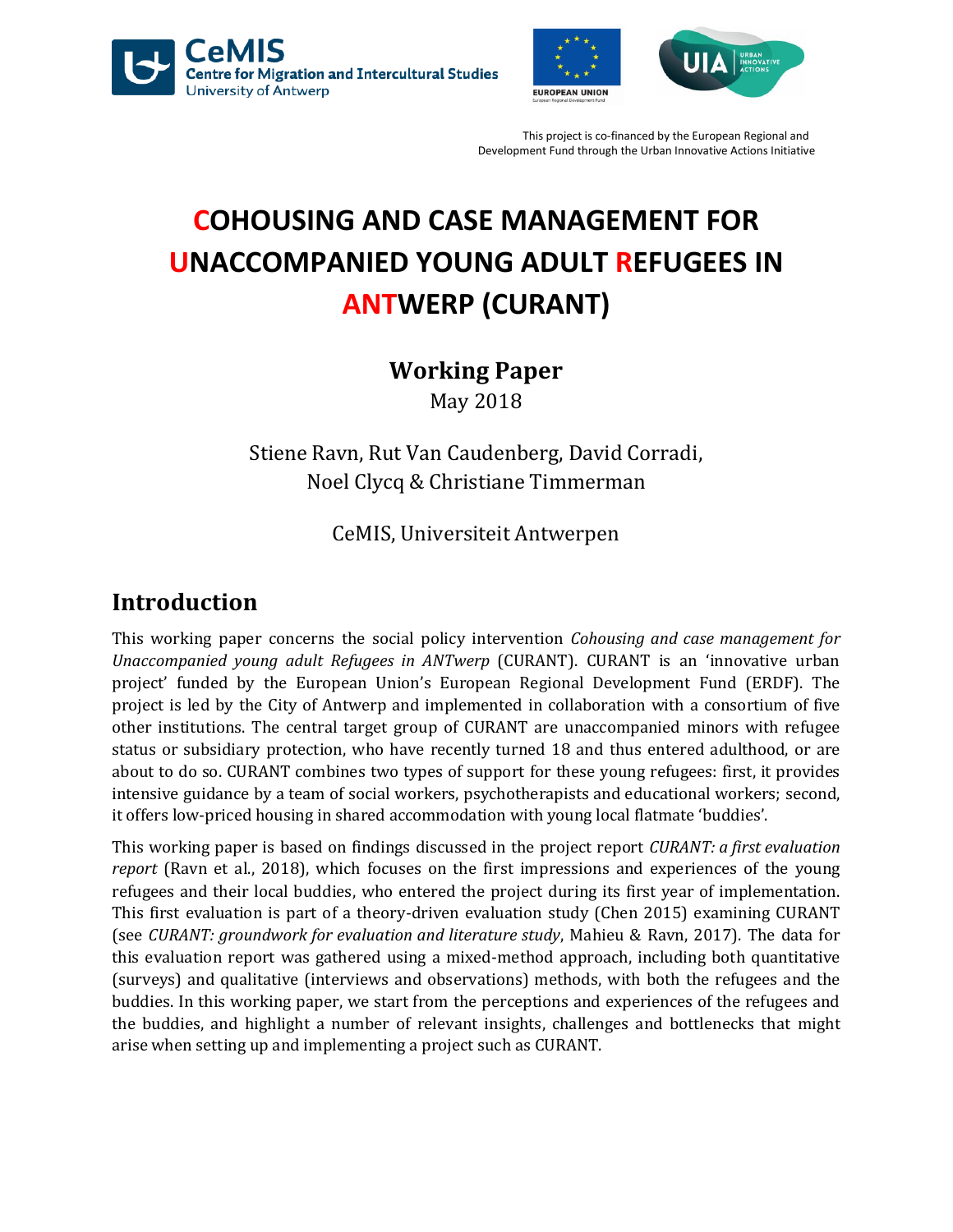





It is important to note that CURANT is an ongoing project to which the project partners are constantly prepared to make adjustments when a need for this becomes apparent. This means that the CURANT project team have already addressed certain issues highlighted in this working paper. The continuous adjustments that characterize CURANT and the implications this has for evaluating such a project are not the focus of this working paper, but will be discussed in subsequent project reports. <sup>1</sup> The aim of this working paper is to point out some challenges and possible pitfalls that might arise during the initial stage of the implementation of a project such as CURANT, and which may be particularly relevant when designing and creating similar projects. The issues highlighted in this document are discussed thematically and focus on social networks, participation in CURANT, and the effect of cohousing. Each theme includes a discussion of one or more subthemes which concludes with some insights into how these initial issues, challenges and difficulties can be better addressed or adjusted in current or future cohousing projects. Finally, we present some general concluding remarks.

### **Social networks**

 $\overline{a}$ 

#### **Refugees' existing social networks and sources of social support**

Through various intervention actions (e.g. interaction with the flatmate, learning and training activities), the project partners expect/aspire to have a significant impact on refugees' social networks. More specifically, the project partners aim to broaden refugees' social networks and support them in developing ethnically diverse, informal networks with peers. A first qualitative measurement and analysis of refugees' social networks upon entering the project showed that these networks are indeed not ethnically diverse. However, while refugees' networks are rather homogenous in terms of gender, mother tongue, religion and country of origin, they often consist of a significant number of people who can be broadly categorized under family, friends and caregivers (e.g. teachers, legal guardians, social assistants, etc.). The number of people who refugees include in their social network varies greatly. More importantly, our research showed that many refugees are able to rely on their existing network for different types of social support, including: instrumental support, informational support, social companionship and to a lesser extent emotional support. While the project partners and the project's objectives focus on the importance and the creation of bridging capital, <sup>2</sup> our research highlight the importance of bonding capital.

**While it might be beneficial to stimulate the creation of more ethnically diverse social networks to allow for more bridging capital, the importance of existing social networks and resources of social support should not be underestimated. It is important for both stakeholders and flatmates to be aware of and recognize the strengths of existing sources of support and include them in the project's effort to support and empower refugees when setting up a cohousing project.** 

 $1$  A second and third evaluation report will be produced in the course of 2019.

<sup>2</sup> When constructing social networks during resettlement processes, refugees may build ties with individuals from the same ethnic group, leading to the development of 'bonding' social capital. 'Bridging' social capital, in contrast, involves ties between individuals from different ethnic groups (Putnam, 2007).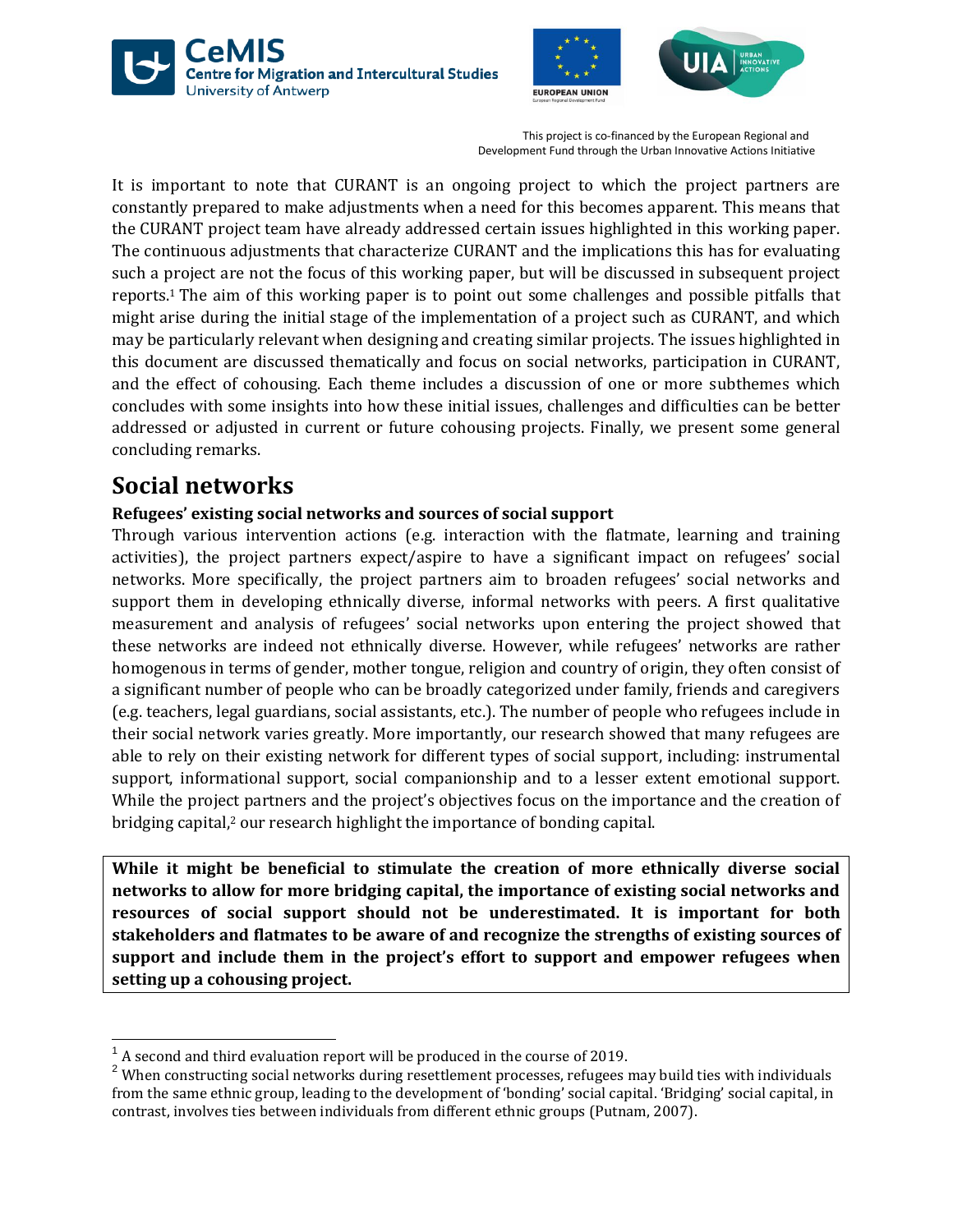





#### **The importance of the refugees' family**

When organizing a project such as CURANT for the specific target group of young adult unaccompanied refugees, it is important to take into account the essential role that families play in the lives and minds of these young adults. However, our analysis showed that apart from psychological counselling, refugees' family situations are not very present in CURANT. While this is not surprising, as the refugees' family is a factor that the project is unable to have a direct impact on, our data revealed that the family is the most important priority for most of the participating refugees, causing high levels of stress, worry and concern due to different family situations. While some refugees are involved in an administrative procedure leading to family reunification, others are in the process of having to come to terms with the fact that they will not be reunified with their family in Belgium. Also, in the case of successful family reunification and the family arriving or about to arrive in Belgium, young refugees face another source of stress – they suddenly become the family member responsible for handling the administrative tasks of registering the family at the municipality, arranging welfare benefits for them, finding housing, etc.

**The family of young adult unaccompanied refugees is an important factor which must be considered. It is vital to be aware that the situation of their family might have a significant influence on a young refugee's experience of and wellbeing in the project, or their aspirations for the future. We argue that the family situation of the refugee should be monitored carefully; it should be regularly discussed with the participant if s/he expresses a need to talk about it and it should be taken into consideration throughout the whole trajectory of the refugee in the project.** 

#### **The buddies' search for more heterogeneous social networks**

As already pointed out, one of the main goals of CURANT is to broaden and diversify the social networks of the participating refugees to include, in particular, Dutch-speaking locals. The buddies are expected to play a crucial role in this. With respect to the buddies, the aspiration of the stakeholders mainly revolves around them developing stronger intercultural competences, while their social networks are not a point of attention. In other words, broadening and diversifying the social networks is believed to be necessary for the refugees, but not for the buddies. By assuming this one-way impact, the project seems to consider the existing networks of the buddies to be 'normal' and not in need of change, as opposed to those of the refugees. Our data led to two important insights in this regard. Firstly, when entering CURANT, the social networks of the buddies are generally just as homogeneous – if not more – than the social networks of the refugees, and few buddies (most of whom are native Belgians) have friends with an immigration background. Secondly, in some cases, the buddies critically reflect on the homogeneity of their existing networks and explicitly seek to diversify them by participating in CURANT. This search for more heterogeneous networks by the buddies indicates a 'blind spot' in the initial assumptions of the project and points to the need to be cautious in aspiring to make the social networks of a particular group more 'diverse', while being uncritical about the networks of others.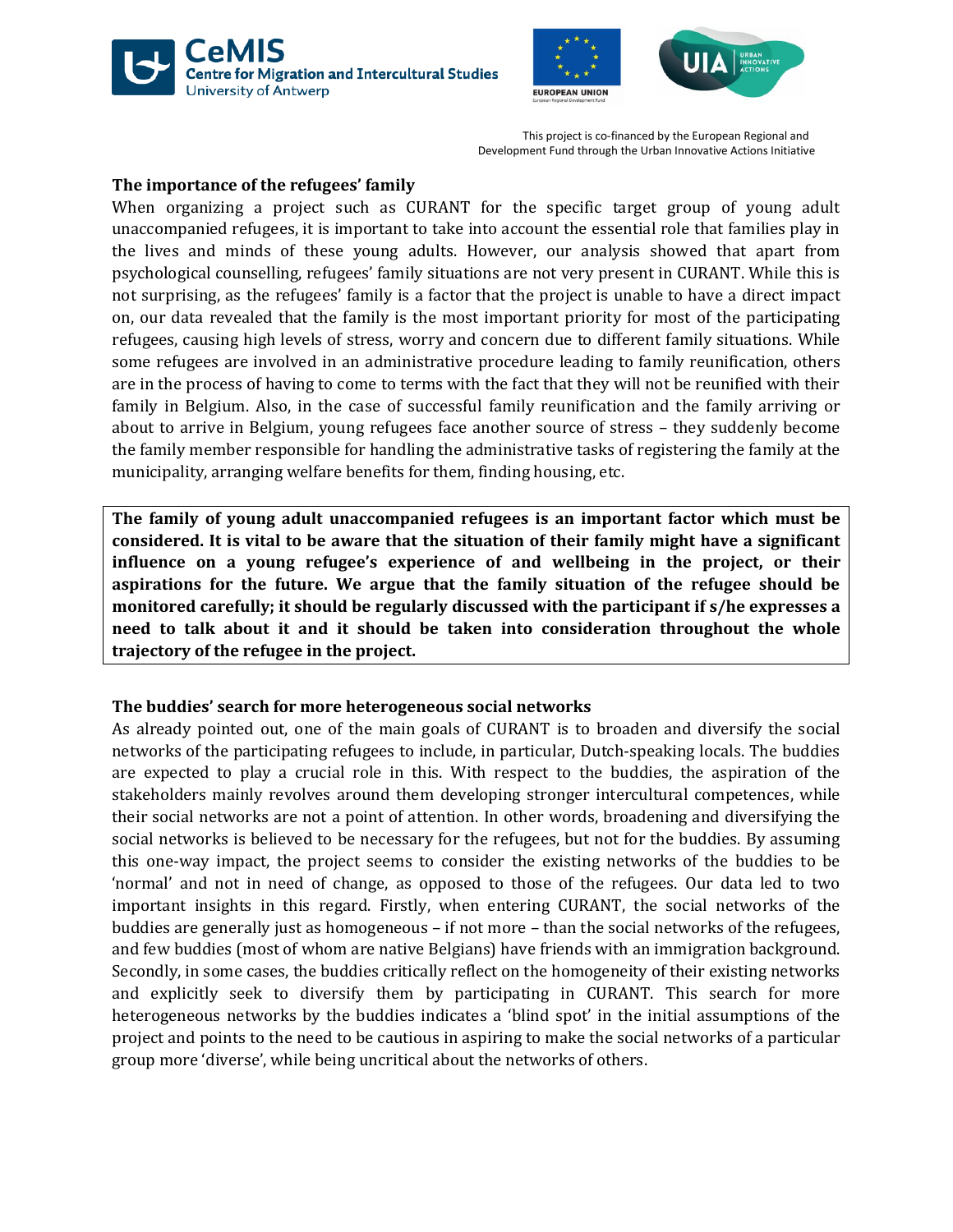





**If stakeholders aspire to make young people's social networks more diverse, it is important to sufficiently reflect on what is meant by this and for whom this 'diversification' is desirable. If only the refugees' social networks are considered to require diversification, this implies either an erroneous assumption that the networks of young local citizens are by definition diverse, or a somewhat problematic notion that equates 'diversification' with 'including more Dutch-speaking locals', thereby making the need for contacts across one's social group the responsibility of some but not of others**.

# **Participating in CURANT**

#### **Refugees' aspirations**

From the project partners' perspective, young refugees either lack or have unrealistic aspirations that are not suitable for their new life in Belgium. Therefore, an important project objective is to (re)shape refugees' aspirations in order to increase their participation in the Belgian labour market and society, while taking into account their personal wishes and capacities, and their disadvantaged position in the labour market. Our research showed that, in relation to (re)shaping refugees' aspirations in a project such as CURANT, finding a balance between the above-mentioned elements is important, especially taking into account refugees' personal wishes and aspirations. When asked about their aspirations, the refugees generally emphasized the importance of education (mostly in the sense of obtaining a qualification that allows them to enter the labour market) and working. For many refugees, having a job is considered the first step in their general life plan, which includes getting a car, a house and later on finding a partner and/or having a family. Because of the limited number of years of schooling that a large majority of refugees had before fleeing from their home country (average years of schooling was 5.7, with about 20% of the refugees only having two years of schooling), obtaining even a basic vocational secondary education qualification will still entail many more years of schooling. Our data showed that refugees dislike this and that it causes frustration because they feel they will be too old when they complete their secondary education. They do not want to rely on welfare benefits, and hope to send money to their families in their home countries, and sometimes they want to generally fulfil the role of providing for, and supporting, the family. The frustration that stems from their eagerness to start working, rather than first studying for several years, is strongly linked with the refugees' specific family situations. The initial focus of the project on (long-term) education for refugees was more strongly pursued at the beginning of its implementation. Now, after one year, the project stakeholders are paying more attention to guiding participants towards more tailor-made and shorter educational trajectories, outside regular education, which focus on more direct labour market entry.

**It is vital to always take into account refugees' own aspirations and to consider these as an opportunity to build on. The fact that their aspirations can be very specific and may diverge from aspirations of other groups of young people does not necessarily imply a 'lack of aspirations', but rather that due to their specific situation and family expectations their priorities might be different. Communicating clearly why a certain educational trajectory is considered necessary and listening to the needs and wishes of the refugees is crucial to avoid additional frustrations.**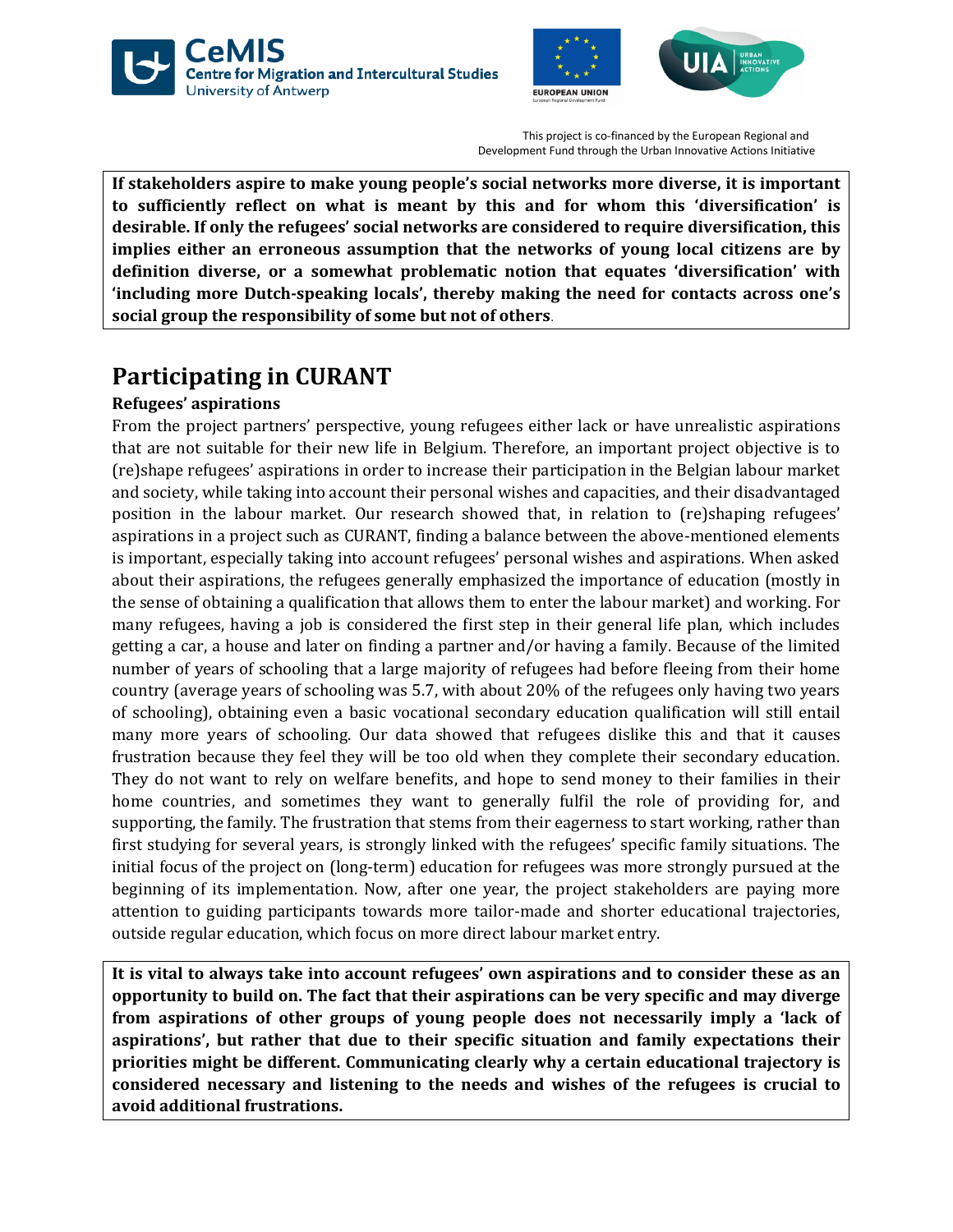





#### **The risk of overburdening participating refugees**

One recurring frustration among many of the participating refugees concerns how time-consuming the project appears to be for them. Many refugees point this out as a negative aspect of CURANT. They criticized the fact that they have to attend many appointments with different professionals from the distinct partner organizations of CURANT (e.g. social workers, psychologists, youth workers, etc.), as well as people from organizations outside CURANT. The fact that the refugees were obliged to follow training courses over multiple days during a one-week school holiday break was not appreciated by many. The project partners are now well aware of the fact that the programme generally places too much of a burden on young refugees and that it should focus more on tailored and flexible trajectories for individual refugees. They have also attempted to align their workshops more to the needs and interests of the refugees by addressing subjects brought up by the participants themselves. Some training courses have been shortened and given a different format in an attempt to align them more with refugees' wishes and preferences.

**In order to avoid frustration and keep refugees motivated to participate in a project such as CURANT, it is crucial to not overburden them and to provide them with the space and time they need. Limiting the number of obligatory activities to a minimum respects refugees' agency, in the sense that the decision to participate in the activities or not remains mostly their own choice. Working with an 'à la carte' list of workshops, seminars and training courses from which refugees can pick and choose, and clearly indicating what the possible work load of each session entails, is also a way of giving refugees more control over their trajectory and the activities in which they participate.** 

#### **Refugees' agency in integration projects**

Generally, in a project aimed at helping and supporting a group of unaccompanied young adult refugees, it is important to consider and work with the refugees' agency. While refugees are often stereotyped as vulnerable victims in need of care, they are also independent individuals who exercise agency. Recognizing and building on this agency might be particularly relevant for the target group of unaccompanied refugees, as these young people have fled from their home country and arrived in Belgium on their own. Refugees develop personal strategies to address their own needs, objectives and priorities. It is crucial to not undermine refugees' sense of agency and independence, especially when the explicit and implicit goals of CURANT are exactly precisely to emancipate refugees.

**It is crucial to take refugees' agency into account when designing and implementing an integration/cohousing project such as CURANT. In order to enhance refugees' wellbeing during their participation, it is important to not only have a plan and develop strategies to offer help** *to* **them, but also to work** *with* **them, i.e. to recognize, try to feed into, and facilitate the development of their own support-seeking strategies according to their personal priorities.**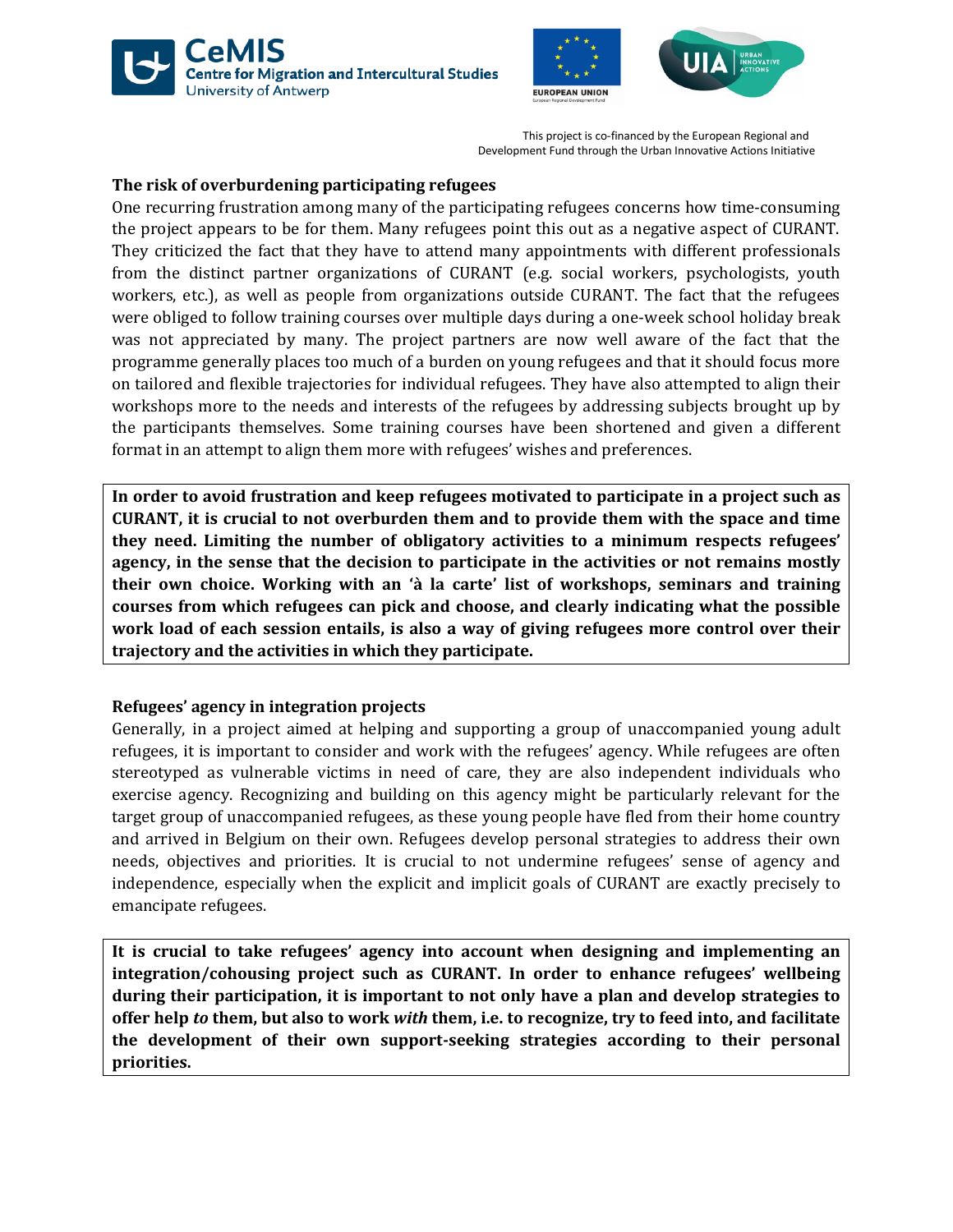





#### **The role of the buddy**

In CURANT, the buddies are expected to take up the role of the refugees' 'local flatmates'. The project partners assume that, contrary to refugees' relationships with professional caregivers, a less hierarchical, more balanced, two-way relationship between a buddy and a refugee could be developed, in which the buddies also have to deal with problems. However, our analysis indicated that, in practice, a certain 'hierarchy' is present in how the project partners and the buddies interpret the role of a buddy. The buddy is considered as having to set a good example, functioning as a kind of 'role model' to the refugees, who are mostly perceived as 'vulnerable' and in need of help. Participating in CURANT implies a certain commitment and sense of responsibility, including, for example, making their refugee flatmate aware of the importance of respecting and showing up for appointments and of reading and responding to official letters they receive, and motivating the refugees to participate in the activities organized by CURANT. In relation to providing support to the refugees, our data indicate that support which goes beyond mere practical support (e.g. helping the refugees with their schoolwork) remains rather rare. The buddies also noted that the refugees do not always need their support and they quickly realize that the refugees often already have a support network or know how to handle things on their own.

**It is difficult to aspire to a less hierarchical relationship between buddies and refugees while at the same time expecting a certain sense of responsibility from these buddies towards the refugees. Perceiving the refugees as a predominantly 'needy' group may underestimate their agency, but also overestimate the possible support role of the buddy. The fact that, in reality, these refugees are not necessarily as vulnerable as expected, can be used as an opportunity to deconstruct this initial assumption and start thinking in terms of a more equal relationship between the cohabiting 'flatmates'**.

### **The effect of cohousing**

#### **Social interaction: a spontaneous result of cohousing?**

The project partners of CURANT aspire to the provision of cohousing for a refugee and a local buddy that will offer a durable setting for them to have regular, informal, meaningful social interaction, and also consider this social interaction to be a spontaneous process. That is, by providing the conditions for the refugee and the buddy to cohabit (i.e. a shared living space), it is assumed that regular, informal and meaningful social interaction will ensue. However, based on the initial observations and interviews with refugees and the buddies in the early to mid-stages of the project, it appears that this social interaction may not always be as intensive as expected. The closeness of the relationship and the level and type of interaction between refugees and their buddies varies greatly. There are, of course, numerous factors that might explain this variation between the duos (e.g. language proficiency of the refugees, personality of each flatmate, the type and layout of the accommodation, working/school schedule of the flatmates, etc.). In some cases, flatmates interact a lot and engage in activities together. However, in several 'households', while the flatmates are living together in one house or apartment, they still live rather separate lives. This might be because some refugees already have quite extensive social networks on which they can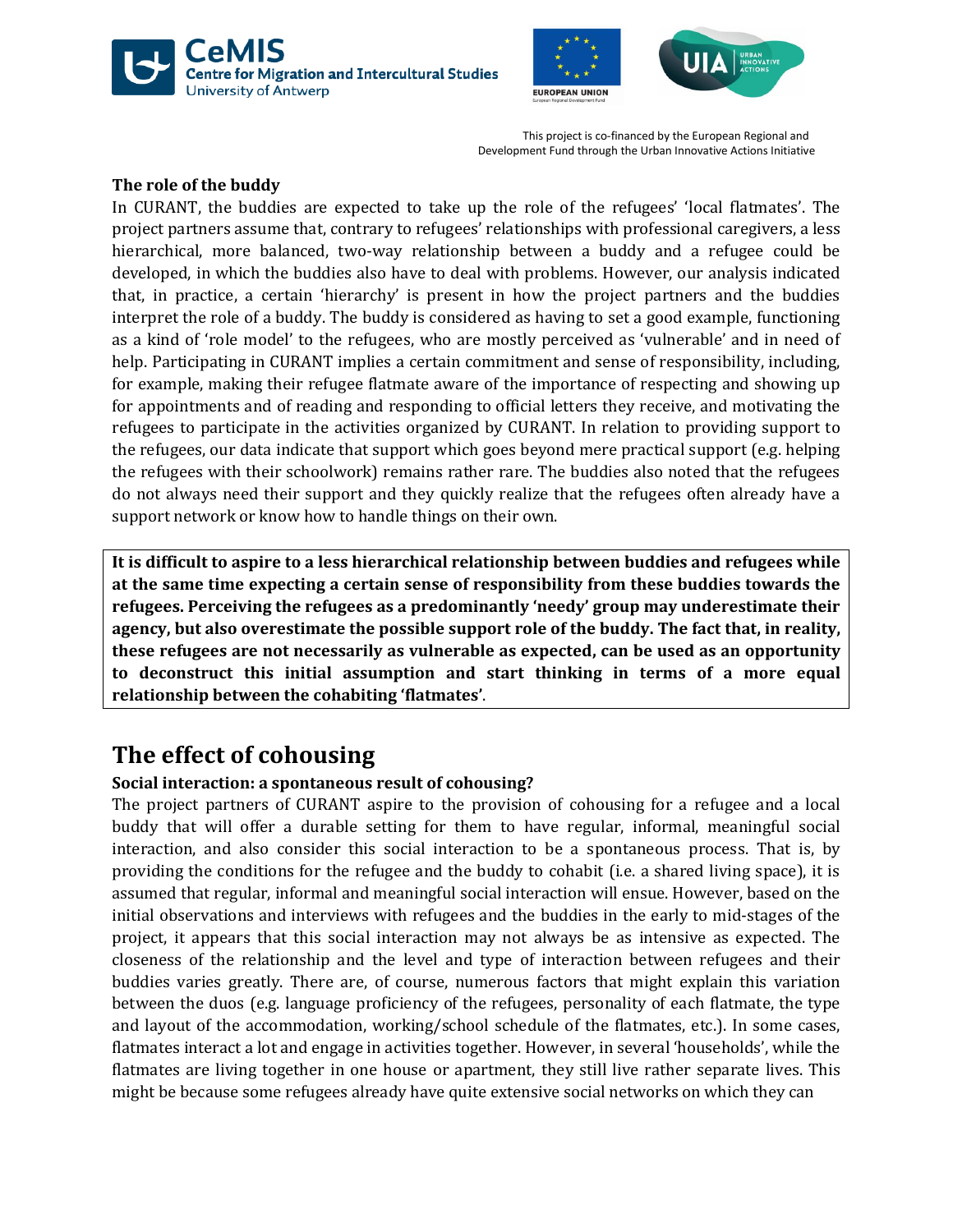





rely for different types of social support, or because one or both flatmates have busy schedules (school, work, internships, CURANT activities, social life, etc.). It is important to note that the buddies especially referred to the issue of time, and expected that as their own and the refugees' participation in the project progresses, their social interaction might increase.

**While social interaction can indeed be considered a spontaneous process, the act of providing a shared living space which refugees and local buddies cohabit, is not necessarily sufficient for any meaningful interaction to take place. Both the refugees' and the buddies' existing networks, their work and education schedules, their social obligations, as well as their obligations towards CURANT, may mean that in reality either the refugee, the buddy, or both spend limited at home. Consequently, it is important not to underestimate the importance of the flatmates' daily rhythms and routines in the development of meaningful social interaction.** 

## **Concluding remarks**

#### **Reconsidering the impact of cohousing and social interaction**

In the CURANT project, the social interaction that is assumed to develop between refugees and their flatmate buddies as a result of cohousing, is also expected to have a significant impact on refugees' skills (language, social cognitive skills, independence, etc.), feelings (sense of wellbeing, sense of inclusion) and social networks (broader and more diverse networks). Furthermore, social interaction is also expected to influence the buddies' social skills, and particularly their intercultural sensitivity. While, to date, this interaction may not always have been as intense as expected, this does not necessarily mean that cohousing is not important or meaningful for the refugees or the buddies. While there might not always be a strong emotional bond between the flatmates or a direct impact on refugees' social networks, our data showed that many refugees rely on their buddies for help with administrative and practical matters (e.g. translating official letters). In addition, at the beginning of their participation in the project, the refugees said that they appreciated the fact that they could or would be able to practise Dutch by talking to their buddy or other flatmates. Furthermore, although the impact on the intercultural sensitivity of the buddies is difficult to measure at this stage, the data indicate that the buddies often reconsider their initial idea of the refugees as a 'vulnerable group' without social networks who are in 'need' of their help and instead come to see them as resourceful young adults who know how to go about getting things done. While the impact of cohousing and social interaction might diverge from the original aspirations of the project partners, cohabiting with a local buddy might still positively affect the CURANT participants' lives and perceptions, and could, for example, be beneficial for breaking down stereotypes about refugees, and learning about egalitarian cohousing, among other positive outcomes.

#### **Position of refugees and buddies in the project**

Finally, another important issue to consider when organizing a project such as CURANT – which is constructed around the idea of building a relationship between 'refugees' and their local flatmate 'buddies' – is how both groups are positioned within the project and in relation to its objectives.